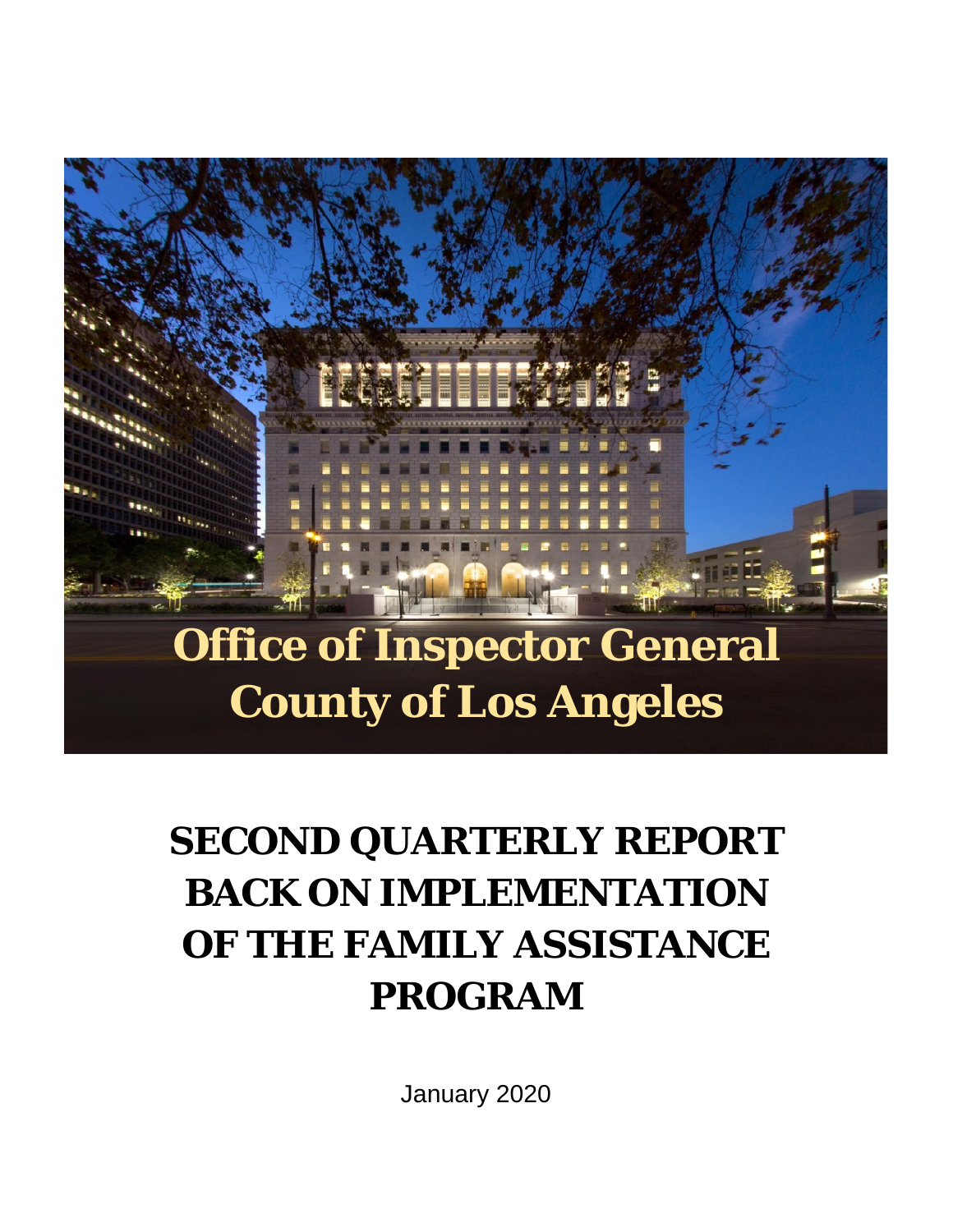### Introduction

In July 2019, the Board established the Family Assistance Program (Family Assistance), aimed at improving compassionate communication and providing trauma-informed support to families who lose a loved one following a fatal use of force or while in custody of the Los Angeles County Sheriff's Department (LASD). The Board instructed the Office of Inspector General (OIG) to report back quarterly in the first year on the progress of the program. This is OIG's second quarterly report.

The Family Assistance implementation team, consisting of eight county departments, continues to meet regularly and develop protocols. The Department of Public Health (DPH), Office of Violence Prevention (OVP), is analyzing data collected by the Family Assistance Advocates in order to provide metrics as requested in the Board motion. From October 1 to December 31, 2019, Family Assistance Advocates have responded following twelve in-custody deaths and four deputy-involved shootings. To date, Family Assistance Advocates have not been present for next of kin notifications. LASD and the Department of Medical Examiner (DME) (formerly the Department of Medical Examiner-Coroner) are currently finalizing procedures for next of kin notifications, which state that Family Assistance Advocates will be present during next of kin notifications whenever possible.

DMH reports that Family Assistance Advocates followed up after every death, and in every case, offered services. Advocates use a trauma-informed approach in their work with bereaved families. The DPH has also created a program to respond to communities affected by deputy-involved shootings. The program is housed within the OVP. OVP will work with its County Leadership Committee and its Community Partnership Council to develop recommendations for service delivery. The recommendations will identify service providers that can offer culturally and linguistically specific counseling to community members impacted by an incident. Two critical aspects of the program remain in development. The program lacks mechanisms for disbursing funds for burial costs and for maximizing the information that families receive in the days, weeks, and months following a death.

## Payment for Burial Expenses

As reported previously, a total of \$180,000 has been allocated during the initial year of the Family Assistance Program for disbursement to families to cover burial expenses of up to \$7,500 per incident. However, because disbursement protocols have not been finalized, no disbursements have been made. Following significant discussion about which county department would be responsible for disbursing the funds, the Department of Mental Health (DMH) will remain the designated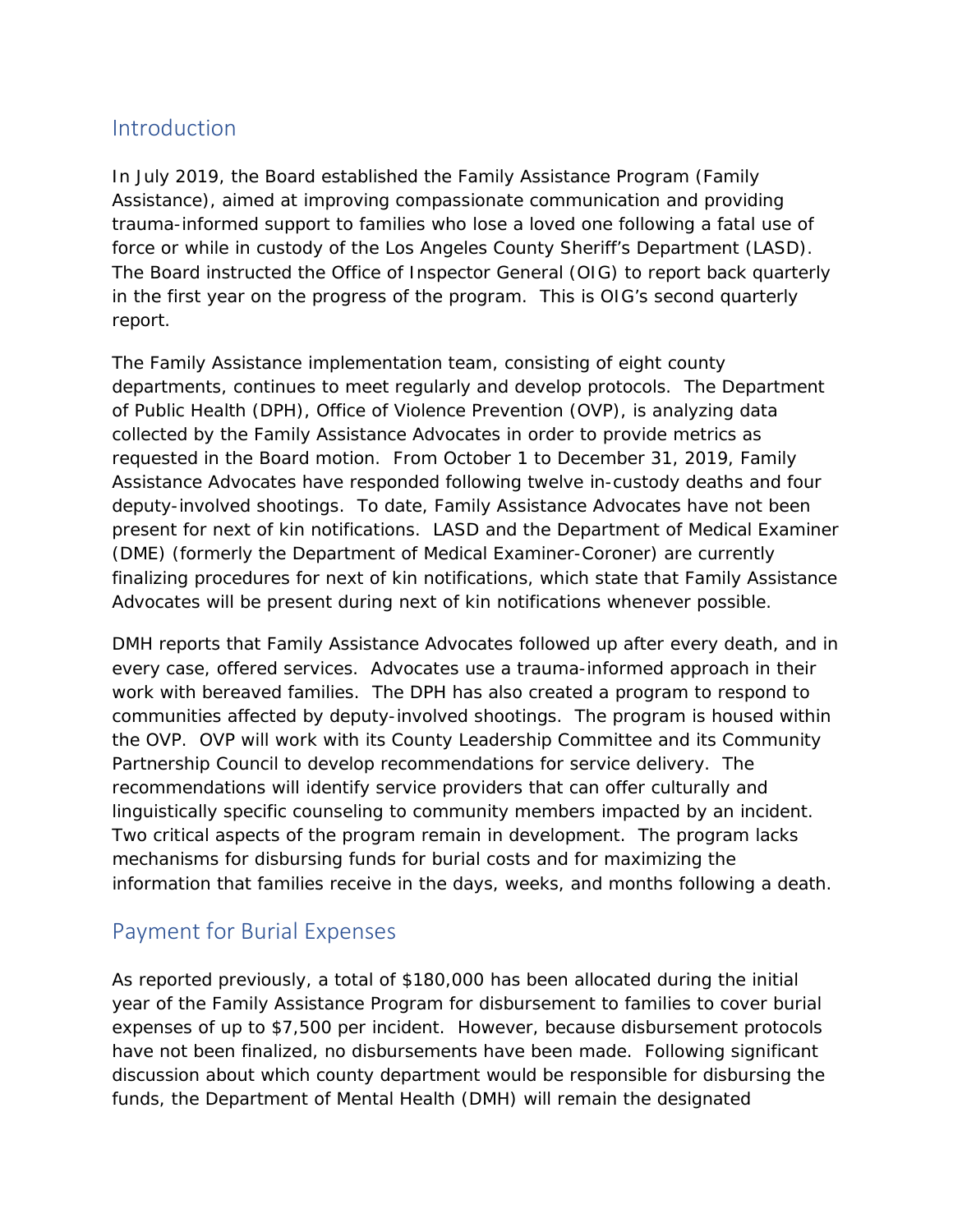department that will effectuate the disbursement of these funds, as it makes all eligibility determinations and maintains accounting of the funds. The county Auditor-Controller may facilitate and review payment policy and procedures to ensure necessary compliance with County fiscal guidelines.

DMH reports that it is developing an application form to be used by families to request burial costs. The Chief Information Officer (CIO) and DMH report that they will be developing a website where the application for reimbursement will be housed. County Counsel is finalizing no-fault eligibility requirements for burial cost reimbursement that allow the County to account for the spending of public funds. County Counsel and the Auditor-Controller report that paying money directly to families will create a taxable event, so parties are working to develop a model that avoids this undesirable financial consequence. If \$7,500 disbursements are made on behalf of twenty-five families who have lost loved ones since the Board's July 9, 2019 motion, there will be no remaining Family Assistance funds. Therefore, the County will need to allocate annual funding if it wishes the program to continue. Alternative funding options continue to be explored, such as Mental Health Services Act, Public/Private Partnerships and AB109.

### Information-Sharing

Family Assistance Advocates often possess only minimal information at the time of their initial contact with families. Of course, during death notifications and in the days and weeks following, families seek information about the circumstances surrounding their loved one's death. LASD has historically restricted much of the information that families seek in efforts to maintain investigative integrity.

In order to balance the needs of families with the investigative needs of DME and LASD, guidelines need to be established (consistent with amendments to Penal Code section 832.7 in those cases in which the death is the result of a fatal use of force) to determine how much information can be shared, initially and on-going throughout investigations, as well as how often factual updates can be conveyed to families by Family Assistance Advocates. Both LASD and DME acknowledge that grieving families have not always received sufficient or timely information related to the death of a loved one and recognize the importance of sharing as much information with families as possible. Both departments also have long-standing protocols for information sharing, and specific decisions about how much and which information may be shared with families is evaluated on case-by-case bases. The Sheriff and Chief Medical Examiner have demonstrated their commitment to the Family Assistance Program and have dedicated high-level personnel to its implementation. They will also need to set the tone for their respective